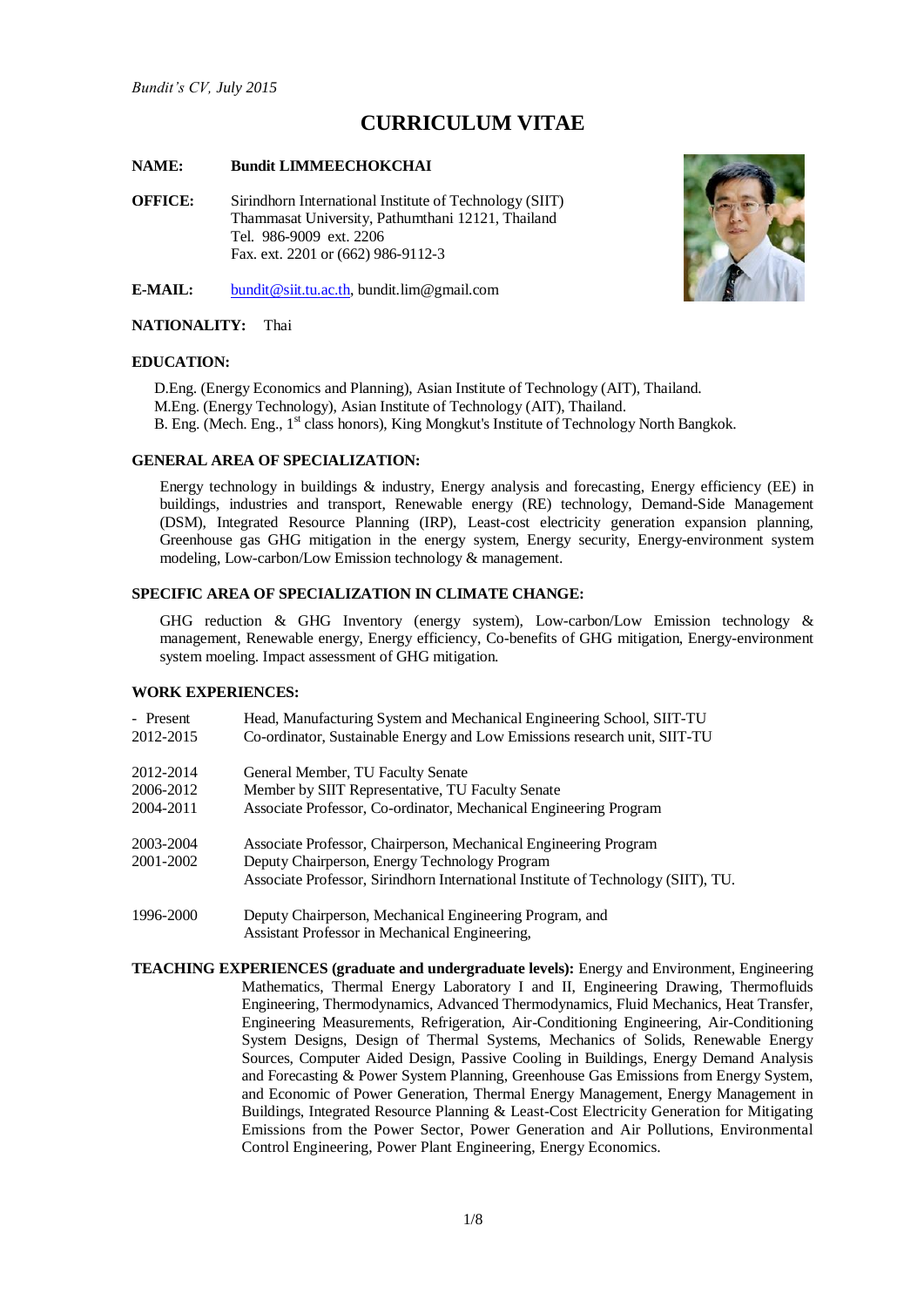# **PUBLICATIONS: (only the last 5 years)**

# **JOURNALS & CONFERENCES**

- 1. S. Tamsanya, S. Chungpaibulpatana and B. Limmeechokchai (2009), "Development of a Driving Cycle for the Measurement of Fuel Consumption and Exhaust Emissions of Automobiles in Bangkok During Peak Periods", *International Journal of Automotive Technology,* Vol.10, No.2, pp.251-264.
- 2. Suthathip Suanmali1 and Bundit Limmeechokchai (2009), "Assessment of Policy on Promotion of Ethanol and Bio-diesel in Thailand: A Study of the Input-Output Analysis", *World Renewable Energy Congress 2009 – Asia, The 3rd International Conference on "Sustainable Energy and Environment (SEE 2009)*, May 2009, Bangkok, Thailand.
- 3. Pornphimol Winyuchakrit and Bundit Limmeechokchai (2009), "Decomposition Analysis of CO2 Emissions in Thai Household Sector by Logarithmic Mean Divisia Index", *World Renewable Energy Congress 2009 – Asia, The 3rd International Conference on "Sustainable Energy and Environment (SEE 2009)*, May 2009, Bangkok, Thailand.
- 4. Kong Pagnarith and Bundit Limmeechokchai (2009), "Vulnerability of oil dependence in the power sector in Cambodia", *World Renewable Energy Congress 2009 – Asia, The 3rd International Conference on "Sustainable Energy and Environment (SEE 2009)*, May 2009, Bangkok, Thailand.
- 5. Kamphol Promjiraprawat and Bundit Limmeechokchai (2009), "Peak Load Forecasting using Machine Learning Approaches", *World Renewable Energy Congress 2009 – Asia, The 3rd International Conference on "Sustainable Energy and Environment (SEE 2009)*, May 2009, Bangkok, Thailand.
- 6. Prachuab Peerapong and Bundit Limmeechokchai (2009), "Performance improvement of bagasse-based cogeneration plant through energy and exergy analysis", *World Renewable Energy Congress 2009 – Asia, The 3rd International Conference on "Sustainable Energy and Environment (SEE 2009)*, May 2009, Bangkok, Thailand.
- 7. Artite Pattanapongchai and Bundit Limmeechokchai (2009), "Energy Efficiency Improvement and CO<sub>2</sub> Mitigation in the Power Sector of Thailand: Analysis of Renewable and Nuclear Power with MARKAL Model", *World Renewable Energy Congress 2009 – Asia, The 3rd International Conference on "Sustainable Energy and Environment (SEE 2009)*, May 2009, Bangkok, Thailand.
- 8. Manwad Chokesuwatanaskul, Apichat Praditsmanont, Chakguy Prakasvudhisarn and Bundit Limmeechokchai (2009), "HVAC's Chilled Water Flow and Temperature Prediction for Building in Tropical Zone", *World Renewable Energy Congress 2009 – Asia, The 3rd International Conference on "Sustainable Energy and Environment (SEE 2009)*, May 2009, Bangkok, Thailand.
- 9. Muhammad Ery Wijaya and Bundit Limmeechokchai (2009), "Demand Side Management Options in the Household Sector through Lighting Efficiency Improvement for Java-Madura-Bali Islands in Indonesia", *World Renewable Energy Congress 2009 – Asia, The 3rd International Conference on "Sustainable Energy and Environment (SEE 2009)*, May 2009, Bangkok, Thailand.
- 10. Jakapong Pongthanaisawan, Chumnong Sorapipatana and Bundit Limmeechokchai, "Road Transport Energy Demand Analysis and Energy Saving Potentials in Thailand", *Asian Journal of Energy & Environment*, Vol. 8, Issue 1 and 2, pp. 49-72.
- 11. Muhammad Ery Wijaya and Bundit Limmeechokchai (2009), "Supply Security Improvement of Long Term Electricity Expansion Planning in Java-Madura-Bali System in Indonesia", Thammasat Int. J. Sc. Tech., Vol. 14, No. 4, October-December 2009.
- 12. Prachuab Peerapong and Bundit Limmeechokchai (2009),"Exergetic and Thermoeconomic Analyses of the Rice-Husk Power Plant in Thailand", *The 1st International Conference on the Utilitzation of Rice Husk and Rice Husk Silica (RHAsia2009)*, September 21-22, 2009, Faculty of Science, CU.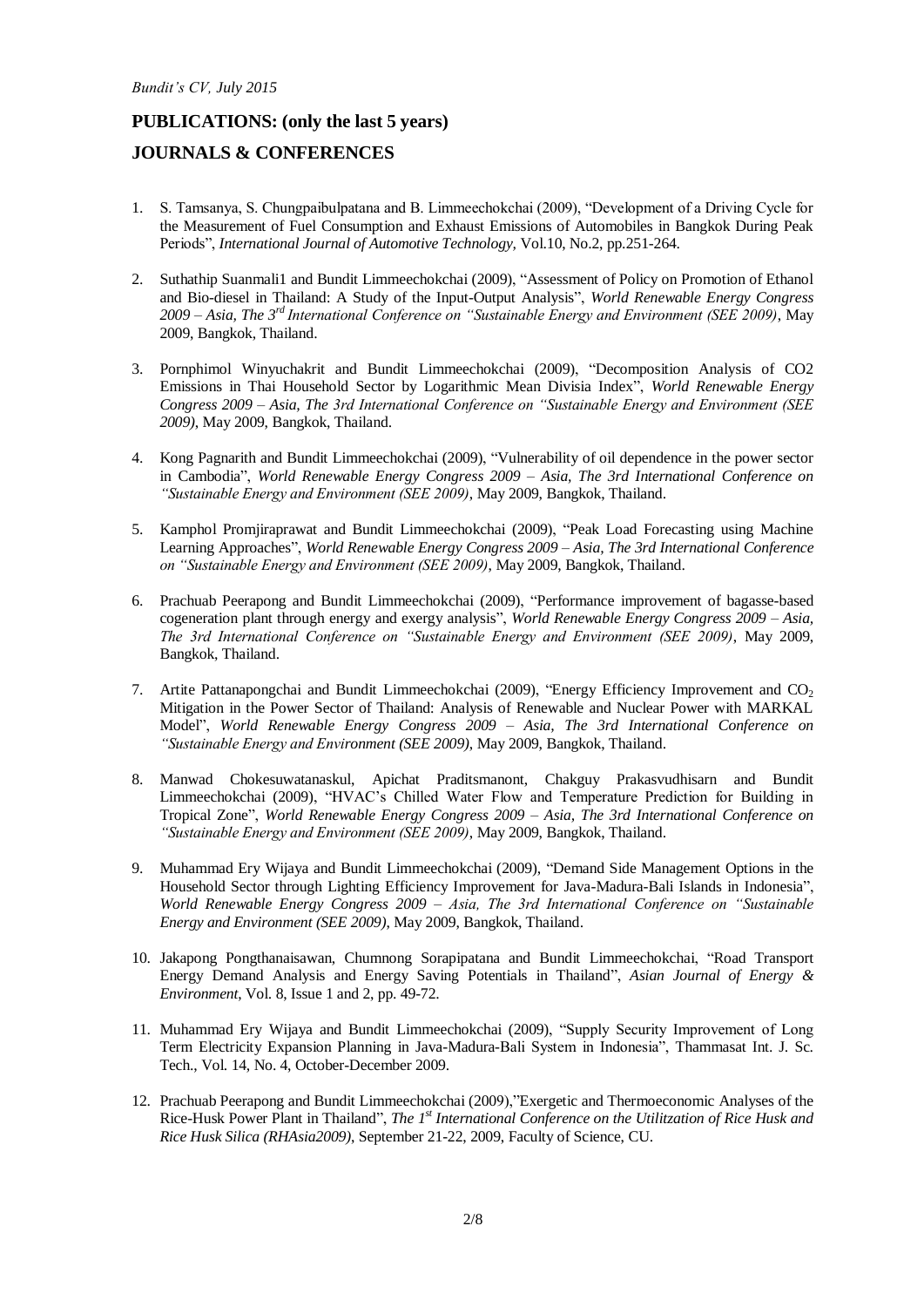- 13. Kong Pagnarith and Bundit Limmeechokchai (2009), "Biomass and Solar Energy for Rural Electrification and CO<sup>2</sup> mitigation in Cambodia", *IIRE International Journal of Renewable Energy*, Vol.4 No.2 (July – Dec. 2009).
- 14. Muhammad Ery Wijaya and Bundit Limmeechokchai (2009), "Optimisation of Indonesian Geothermal Energy Resources for Future Clean Electricity Supply: A Case of Java-Madura-Bali System", *IIRE International Journal of Renewable Energy*, Vol.4 No.2 (July – Dec. 2009).
- 15. Prachuab Peerapong and Bundit Limmeechokchai (2009), "Energy and Economic Analysis of 1.4 MW Steam-Fired Rice Mill Cogeneration in Thailand", *IIRE International Journal of Renewable Energy*, Vol.4 No.2 (July – Dec. 2009).
- 16. Pattanapongchai A. and Limmeechokchai B. (2009), "Comparison of the future power plants competitiveness in Thailand utilizing MARKAL model", Proceedings of ICROS-SICE International Joint Conference 2009, 18-21 August 2009, Fukuoka, Japan. pp. 4949-4954.
- 17. Artite Pattanapongchai and Bundit Limmeechokchai (2010), "Optimization of Energy Supply and Demand in the Thai Power Sector: Implication of Renewable Energy in the Long Term Planning", The  $2<sup>nd</sup>$ AUN/SEED-Net Regional Conference on New/Renewable Energy, Burapha University, Thailand, January, 2010.
- 18. Kamphol Promjiraprawata and Bundit Limmeechokchai (2010), "Unit commitment for power generation planning: Multi-objective analysis for the least cost and  $CO<sub>2</sub>$  emission", The  $2<sup>nd</sup>$  AUN/SEED-Net Regional Conference on New/Renewable Energy, Burapha University, Thailand, January, 2010.
- 19. Kong Pagnarith and Bundit Limmeechokchai (2010), "Cost-Effectiveness of Biomass power generation in Cambodian Rural Electrification and  $CO<sub>2</sub>$  mitigation", The  $2<sup>nd</sup>$  AUN/SEED-Net Regional Conference on New/Renewable Energy, Burapha University, Thailand, January, 2010.
- 20. Pornphimol Winyuchakrit and Bundit Limmeechokchai (2010), "Multilevel Decomposition Analysis of Energy Intensity in Thai Household Sector by Logarithmic Mean Divisia Index", The 2<sup>nd</sup> AUN/SEED-Net Regional Conference on New/Renewable Energy, Burapha University, Thailand, January, 2010.
- 21. Panida Thepkhun and Bundit Limmeechokchai (2010), "Dynamic LCA and the Possibility on Thailand's Biofuel Application", The 2<sup>nd</sup> AUN/SEED-Net Regional Conference on New/Renewable Energy, Burapha University, Thailand, January, 2010.
- 22. Prachuab Peerapong and Bundit Limmeechokchai (2010), "Energy Analysis of bagasse-based cogeneration in Thailand and its potential for the clean development mechanism (CDM)", The  $2<sup>nd</sup>$ AUN/SEED-Net Regional Conference on New/Renewable Energy, Burapha University, Thailand, January, 2010.
- 23. Suthathip Suanmali, Bundit Limmeechokchai, Chayute Phumitanon, Ratchaporn Jaijitman, Supalat Tansirichaiya (2010), "The Current Status and Potential Prospect of Ethanol Utilization in Thailand's Transport Sector", The 2<sup>nd</sup> AUN/SEED-Net Regional Conference on New/Renewable Energy, Burapha University, Thailand, January, 2010.
- 24. P. Suksuntornsiria, N.Taitaemthong, A.Swamiwat, T. Sripinij, B. Limmeechokchai (2010), "Life Cycle Energy Savings and GHG Mitigation of Biodiesel from a Palm Oil Industry in Chonburi Province", The 2<sup>nd</sup> AUN/SEED-Net Regional Conference on New/Renewable Energy, Burapha University, Thailand, January, 2010.
- 25. Muhammad Ery Wijaya and Bundit Limmeechokchai (2010), "The hidden costs of fossil power generation in Indonesia: A reduction approach through low carbon society", Songklanakarin J. Sci. Technology, **32 (1)**, 81-89, Jan. - Feb. 2010.
- 26. Artite Pattanapongchai and Bundit Limmeechokchai (2010), "CO<sub>2</sub> mitigation model of future power plants with integrated carbon capture and storage in Thailand", *Proceedings of the 1<sup>st</sup> International Nuclear and Renewable Energy Conference (INREC10)*, Amman, Jordan, March 21-24, 2010.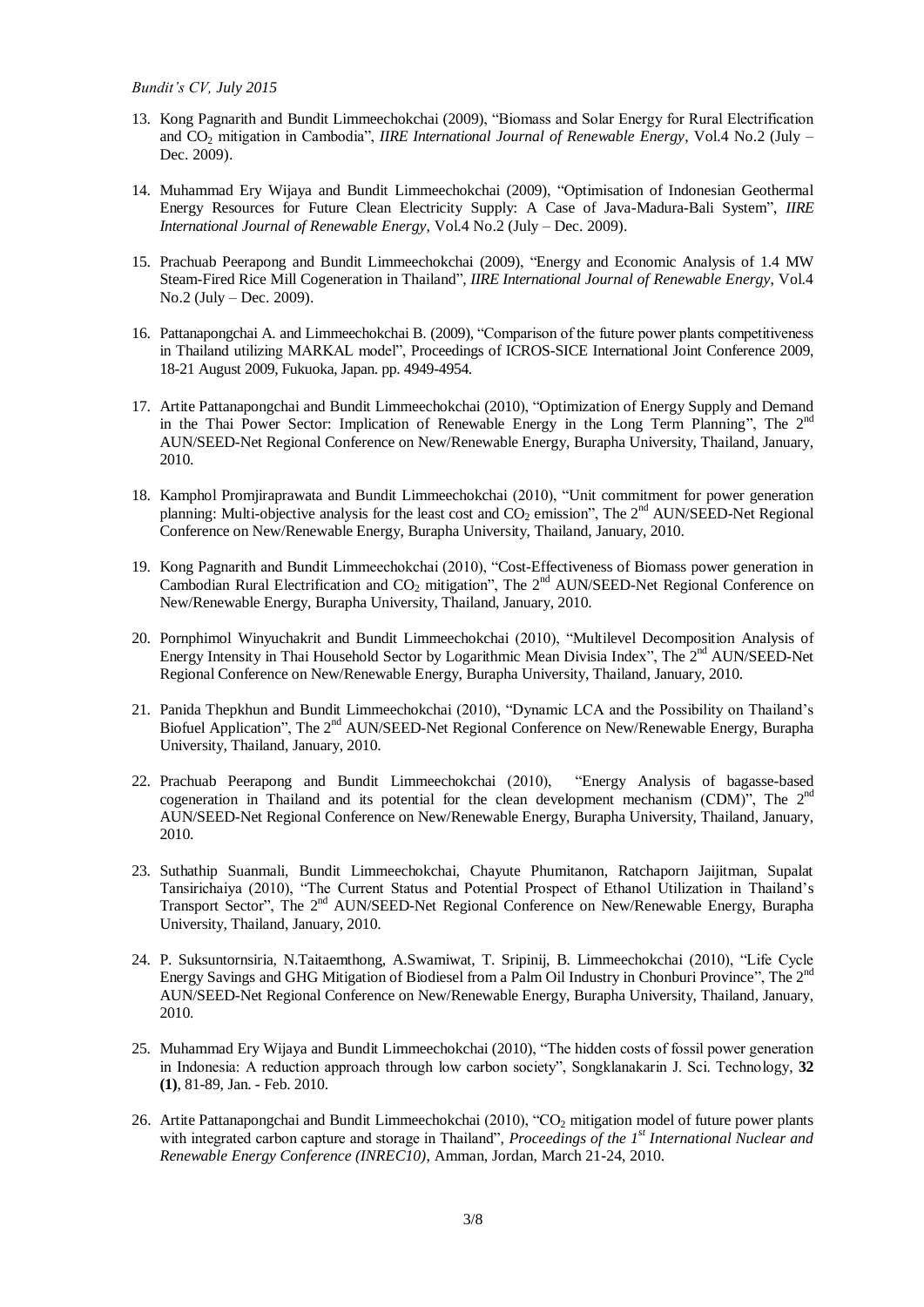- 27. Kong Pagnarith and Bundit Limmeechokchai (2010), "Demand Side Management and  $CO<sub>2</sub>$  Mitigation in the Selected GMS Countries: The case study of the household sector", *Thammasat Int. J. Sc. Tech.* **15(4)** 2010.
- 28. Suthathip Suanmali, Bundit Limmeechokchai, Chayute Phumitanon, Ratchaporn Jaijitman, Supalat Tansirichaiya (2010), "The Macroeconomics Impacts on Ethanol Utilization Policy in Thailand's Transport Sector Using Input-Output Analysis", *Journal of International Management Studies*, June 2010.
- *29.* Muhammad Ery Wijaya and Bundit Limmeechokchai (2010), "Demand Side Management Options in the Household Sector through Lighting Efficiency Improvement for Java-Madura-Bali Islands in Indonesia", *Journal of Sustainable Energy & Environment* **1(3)** 2010, pp.111-115.
- *30.* Kong Pagnarith and Bundit Limmeechokchai, "Integrated Resource Planning for Long Term Electricity Supply in Selected GMS Countries: Part 1 (Energy Efficiency and Renewable Energy)", *Energy Sources Part B*, *Economics, Planning, and Policy*, DOI:10.1080/15567249.2010.536813*.*
- 31. B. Limmeechokchai, P. Winyuchakrit, A. Pattanapongchai, and P. Peerapong (2010), "The role of renewable energy in low-carbon society 2030 in Thailand, *36th Congress on Science and Technology of Thailand*, Oct. 2010.
- *32.* Kong Pagnarith and Bundit Limmeechokchai (2010), "Vulnerability Analysis in the Power Sector of Selected GMS Countries", *Proceeding of GMSARN Int. Conf. on Sustainable Development and Climate Change: Challenges and Opportunity in GMS*, Laos, 17-19 Nov. 2010.
- *33.* Prachuab Peerapong and Bundit Limmeechokchai (2010), "Optimization of off-grid hybrid wind-diesel electrification in Thailand: A case study of remote island", *Proceeding of GMSARN Int. Conf. on Sustainable Development and Climate Change: Challenges and Opportunity in GMS*, Laos, 17-19 Nov. 2010.
- *34.* Pornphimol Winyuchakrit and Bundit Limmeechokchai (2010), "Energy consumption analysis in Thai industries: The past & present and the future", *Proceeding of GMSARN Int. Conf. on Sustainable Development and Climate Change: Challenges and Opportunity in GMS*, Laos, 17-19 Nov. 2010.
- *35.* Sujeetha Selvakkumaran and Bundit Limmeechokchai (2010), "Optimization of off-grid hybrid wind-diesel electrification in Thailand: A case study of remote island", *Proceeding of GMSARN Int. Conf. on Sustainable Development and Climate Change: Challenges and Opportunity in GMS*, Laos, 17-19 Nov. 2010.
- *36.* Artite Pattanapongchai and Bundit Limmeechokchai (2010), "Subsidy for Clean Power Generation and CO<sup>2</sup> Mitigation in Thailand: The AIM/Enduse Modeling", *Proceeding of GMSARN Int. Conf. on Sustainable Development and Climate Change: Challenges and Opportunity in GMS*, Laos, 17-19 Nov. 2010.
- *37.* Kong Pagnarith and Bundit Limmeechokchai (2010), "Vulnerability Analysis in the Power Sector of Selected GMS Countries", *Proceeding of GMSARN Int. Conf. on Sustainable Development and Climate Change: Challenges and Opportunity in GMS*, Laos, 17-19 Nov. 2010.
- *38.* Manwad Chokesuwattanaskul, Apichat Praditsmanont, Chakguy Prakasvudhisarn, and Bundit Limmeechokchai (2010). "HVAC's chilled water flow and temperature prediction for buildings in tropical zones:, *Thammasat International Journal of Science and Technology*, Vol. 15, No. 2, April-June 2010, pp. 28-42.
- *39.* Mongkol Jongsuphaphong; Suntud Sirianuntapiboon; and Bundit Limmeechokchai (2010). "Evaluation of a pilot scale high pressure plasma ozonizer for use in wastewater treatment", *African Journal of Biotechnology*, Vol. 9, No. 32, 9 August 2010, pp. 5151-5161.
- *40.* Kong Pagnarith and Bundit Limmeechokchai, "Integrated Resource Planning for Long Term Electricity Supply in Selected GMS Countries: Part 2 (Economics and Environmental Impacts)", *Energy Sources Part B*, *Economics, Planning, and Policy*, DOI:10.1080/15567249.2010.549900*.*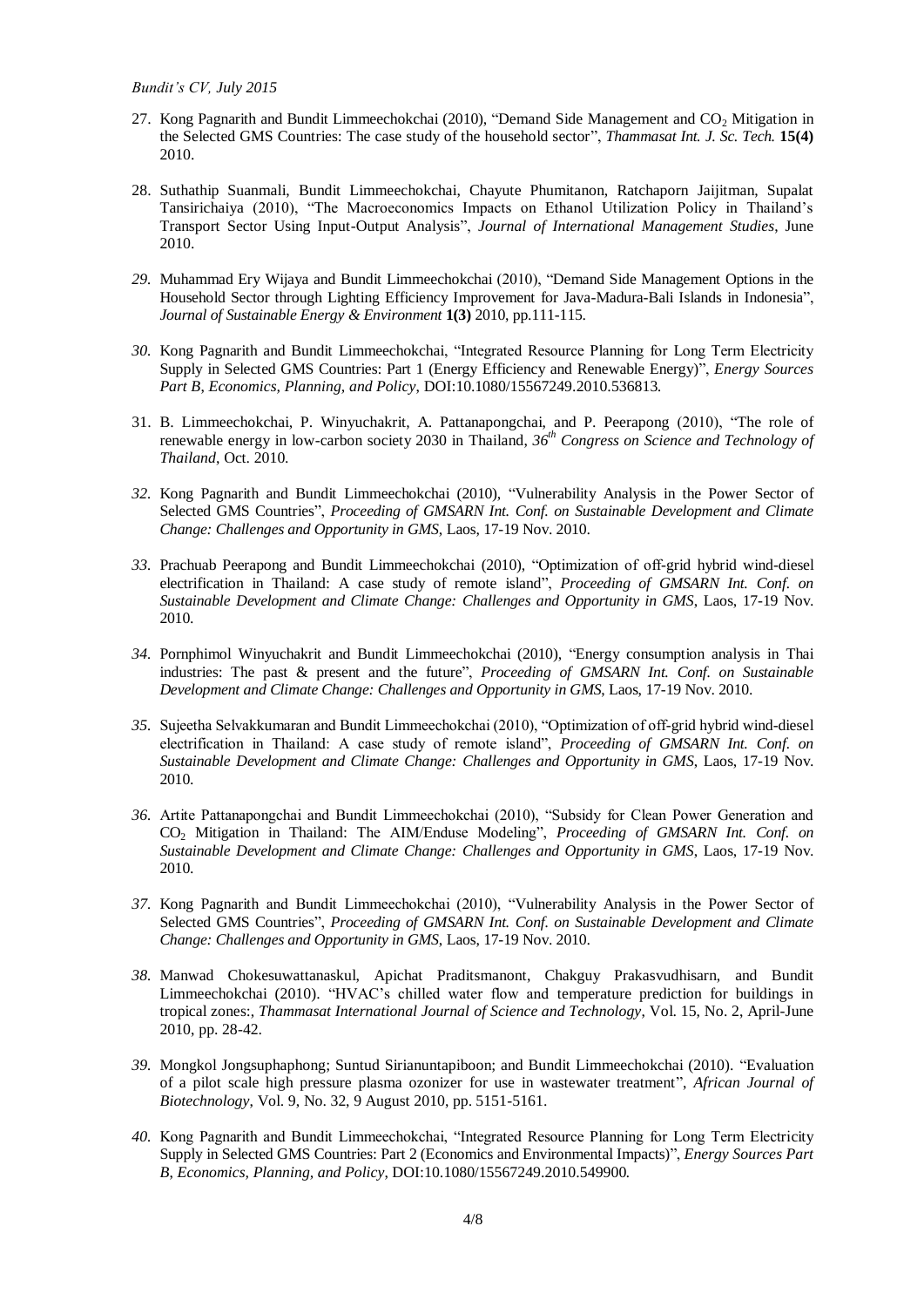- *41.* Artite Pattanapongchai and Bundit Limmeechokchai, "Alternative Energy Technologies for Long Term Power Generation Expansion Planning and CO<sub>2</sub> mitigation in Thailand", *Energy Sources Part B*, *Economics, Planning, and Policy*, DOI:10.1080/15567249.2010.545795*.*
- 42. Muhammad Ery Wijaya and Bundit Limmeechokchai (2011), "Impacts of Coal Price on Indonesian Electricity Planning: The Oil Price Perspective and CO<sub>2</sub> Emissions", *Thammasat Int. J. Sc. Tech.* **16(1)** 2010.
- *43.* Suthathip Suanmali and Bundit Limmeechokchai, "The Assessment of the Policy on Promotion of Biofuel Utilization on the Greenhouse Gas Emissions (CO<sub>2</sub>) in Thailand", *The second international Conference on Engineering, Project and Production Management*, April 2011.
- 44. Artite Pattanapongchai and Bundit Limmeechokchai, "CO<sub>2</sub> mitigation model of future power plants with integrated carbon capture and storage in Thailand", *International Journal of Sustainable Energy*, DOI: 10.1080/1478646X.2010.539690, June 2011.
- 45. Kong Pagnarith and Bundit Limmeechokchai (2011), "Renewable Energy Utilization and CO<sub>2</sub> Mitigation in the Power Sector: A Case Study in Selected GMS Countries", *Songklanakarin J. Sci. Technology*, **33(3),** May-June 2011.
- 46. N. Sritong, A. Pattanapongchai, P. Winyuchakrit, P. Peerapong, and B. Limmeechokchai (2011), "CO<sub>2</sub> Mitigation in Thailand's Nationally Appropriate Mitigation Actions (NAMAs): Policy Analyses of Power Generation", the International Conference & Utility Exhibition 2011 (ICUE 2011) on Power and Energy Systems: Issues and Prospects for Asia, 28-30 September 2011, Thailand.
- 47. Sujeetha Selvakkumaran and Bundit Limmeechokchai (2011), "Assessment of Energy Security and Low Carbon Society Scenarios in Thailand and Sri Lanka", the International Conference & Utility Exhibition 2011 (ICUE 2011) on Power and Energy Systems: Issues and Prospects for Asia, 28-30 September 2011, Thailand.
- 48. Sujeetha Selvakkumaran and Bundit Limmeechokchai (2011), "Assessment of Thailand's Energy Policies on Energy Security", the International Conference & Utility Exhibition 2011 (ICUE 2011) on Power and Energy Systems: Issues and Prospects for Asia, 28-30 September 2011, Thailand.
- 49. Pornphimol Winyuchakrit, Bundit Limmeechokchai, Yuzuru Matsuoka, Kei Gomi, Mikiko Kainuma, Junichi Fujino, and Maiko Suda (2011), "Thailand's low-carbon scenario 2030: Analyses of demand side CO<sup>2</sup> mitigation options", *Energy for Sustainable Development*, **15(4)**, Dec. 2011.
- 50. Artite Pattanapongchai and Bundit Limmeechokchai (2011), "Least cost energy planning in Thailand: A case of biogas upgrading in palm oil industry", *Songklanakarin J. Sci. Technology*, **33(6),** Nov-Dec. 2011.
- 51. Paiboon Limpitipanich, Pawinee Suksuntornsiri, Warunee Tia, and Bundit Limmeechokchai (2012), "Economy-Wide Impacts on Energy Efficiency in Thai Sugar Industries", *GMSARN Int. Conf. on Social-Energy-Environmental Development: SEED towards Sustainability,* 28-30 Mar. 2012, Thailand.
- 52. Pornphimol Winyuchakrit and Bundit Limmeechokchai (2011), "Multilevel Decomposition Analysis of Energy Intensity in Thai Road Transport Sector", *Energy Sources Part B*, *Economics, Planning, and Policy*, DOI:10.1080/15567249.2011.607883*.*
- 53. Pornphimol Winyuchakrit, Bundit Limmeechokchai, Yuzuru Matsuoka, Kei Gomi, Mikiko Kainuma, Junichi Fujino, and Maiko Suda (2011), "CO<sub>2</sub> Mitigation in Thailand's Low-carbon Society: The Potential of Renewable Energy", *Energy Sources Part B*, *Economics, Planning, and Policy*, DOI:10.1080/15567249.2011.605101*.*
- 54. Sujeetha Selvakkumaran and Bundit Limmeechokchai (2011), "Energy Security in Three Selected Asian Countries", *Energy Sources Part B*, *Economics, Planning, and Policy*, DOI:10.1080/15567249.2011.627910*.*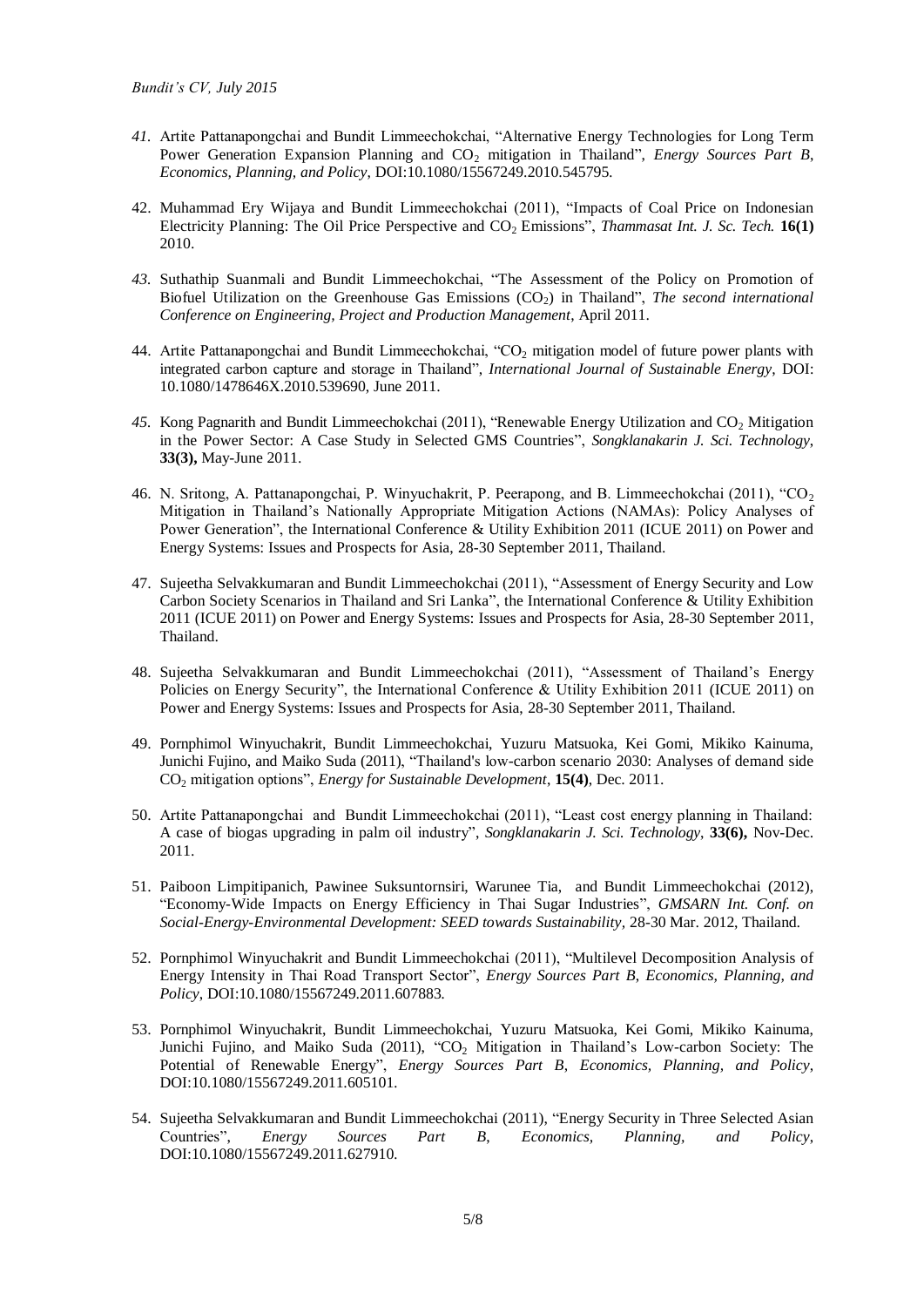- 55. Pornphimol Winyuchakrit and Bundit Limmeechokchai (2011), "Trends of Energy Intensity and CO<sub>2</sub> Emissions in Thai Industrial Sector: The Decomposition Analysis", *Energy Sources Part B*, *Economics, Planning, and Policy*, DOI:10.1080/15567249.2011.653706*.*
- 56. Sujeetha Selvakkumaran and Bundit Limmeechokchai (2011), "Assessment of Energy Security of an Energy Import-Dependent Country: A case study of Sri Lanka", *Thammasat Int. J. Sc. Tech.* 2012; **17(1)**: 54-67.
- 57. Nicha Sritong, Kritsarapond Krajangkul and Bundit Limmeechokchai (2011), "An Experimental Study of Thermo-syphon Solar Water Heater in Thailand", *The Second TSME International Conference on Mechanical Engineering*, 19-21 October, 2011, Krabi.
- 58. Promjiraprawat K., Limmeechokchai B (2012), Assessment of Thailand's Energy Policies and  $CO<sub>2</sub>$ Emissions: Analyses of Energy Efficiency Measures and Renewable Power Generation. *Energies*. 2012; **5**(8):3074-3093. DOI:10.3390/en5083074.
- 59. Sujeetha Selvakkumaran and Bundit Limmeechokchai (2012), "Assessment of Energy Security and Cobenefits of Low-Carbon Society Scenarios in Thailand", S*uranaree Journal of Science and Technology*. 2012;**19(2):** 61-78.
- 60. Bundit Limmeechokchai (2012), "Thailand Nationally Appropriate Mitigation Actions (NAMAs): Roadmap to Low Carbon Growth", *2012 Royal Institute Conference*, Bangkok, 18-20 June 2012.
- 61. Sujeetha Selvakkumaran and Bundit Limmeechokchai (2012), "Energy Security and Co-benefits of Energy Efficiency Improvement in Three Asian Countries", *Renewable and Sustainable Energy Reviews*, DOI:10.1016/j.rser.2012.12.004*.*
- 62. Kamphol Promjiraprawat and Bundit Limmeechokchai (2013). "Multi-objective and multi-criteria optimization for power generation expansion planning with  $CO<sub>2</sub>$  mitigation in Thailand", *Songklanakarin Journal of Science and Technology*, Vol. 35, No. 3, May-June 2013, pp. 349-359.
- 63. Panida Thepkhun, Bundit Limmeechokchai, Shinichiro Fujimori, Toshihiko Masui, and Ram M Shrestha (2013), "Thailand's Low-Carbon Scenario 2050: The AIM/CGE analyses of  $CO<sub>2</sub>$  mitigation measures", *Energy Policy,* Vol.62, pp.561-572, [http://dx.doi.org/10.1016/j.enpol.2013.07.037,](http://dx.doi.org/10.1016/j.enpol.2013.07.037)
- *64.* Artite Pattanapongchai and Bundit Limmeechokchai (2014), "Co-benefits of Biogas from Palm Oil Industry in the Long Term Energy Planning: A Least-Cost Biogas Upgrade in Thailand", *Energy Sources Part B*, *Economics, Planning, and Policy*, **9(4)**, p360-373, DOI:10.1080/15567249.2010.504938*.*
- 65. Nicha Sritong, Kamphol Promjiraprawat, Bundit Limmeechokchai (2013). "CO<sub>2</sub> Mitigation in the Road Transport Sector in Thailand: Analysis of Energy Efficiency and Bio-Energy". *Proceeding of the 2013 International Conference on Alternative Energy in Developing Countries and Emerging Economies (2013AEDCEE)*, 30-31 May 2013, Bangkok, Thailand. *Energy Procedia (2014)* DOI: 10.1016/j.egypro.2014.07.063.
- 66. Prachuab Peerapong, Bundit Limmeechokchai (2013). "Investment Incentive of Grid Connected Solar Photovoltaic Power Plant under Proposed Feed-in Tariffs Framework in Thailand". *Proceeding of the 2013 International Conference on Alternative Energy in Developing Countries and Emerging Economies (2013AEDCEE)*, 30-31 May 2013, Bangkok, Thailand. *Energy Procedia (2014)* DOI: 10.1016/j.egypro.2014.07.069.
- 67. Prachuab Peerapong, Bundit Limmeechokchai (2013). "Techno-economic Assessment of Wind Farms under Proposed Feed-in Tariffs in Thailand". *Proceeding of the 2013 International Conference on Alternative Energy in Developing Countries and Emerging Economies (2013AEDCEE)*, 30-31 May 2013, Bangkok, Thailand.
- 68. P. Chunark, K. Promjiraprawat, P. Winyuchakrit, B. Limmeechokchai (2013). "Impacts of  $CO<sub>2</sub>$ Reduction Target and Taxation on Thailand's Power System Planning towards 2030". *Proceeding of the*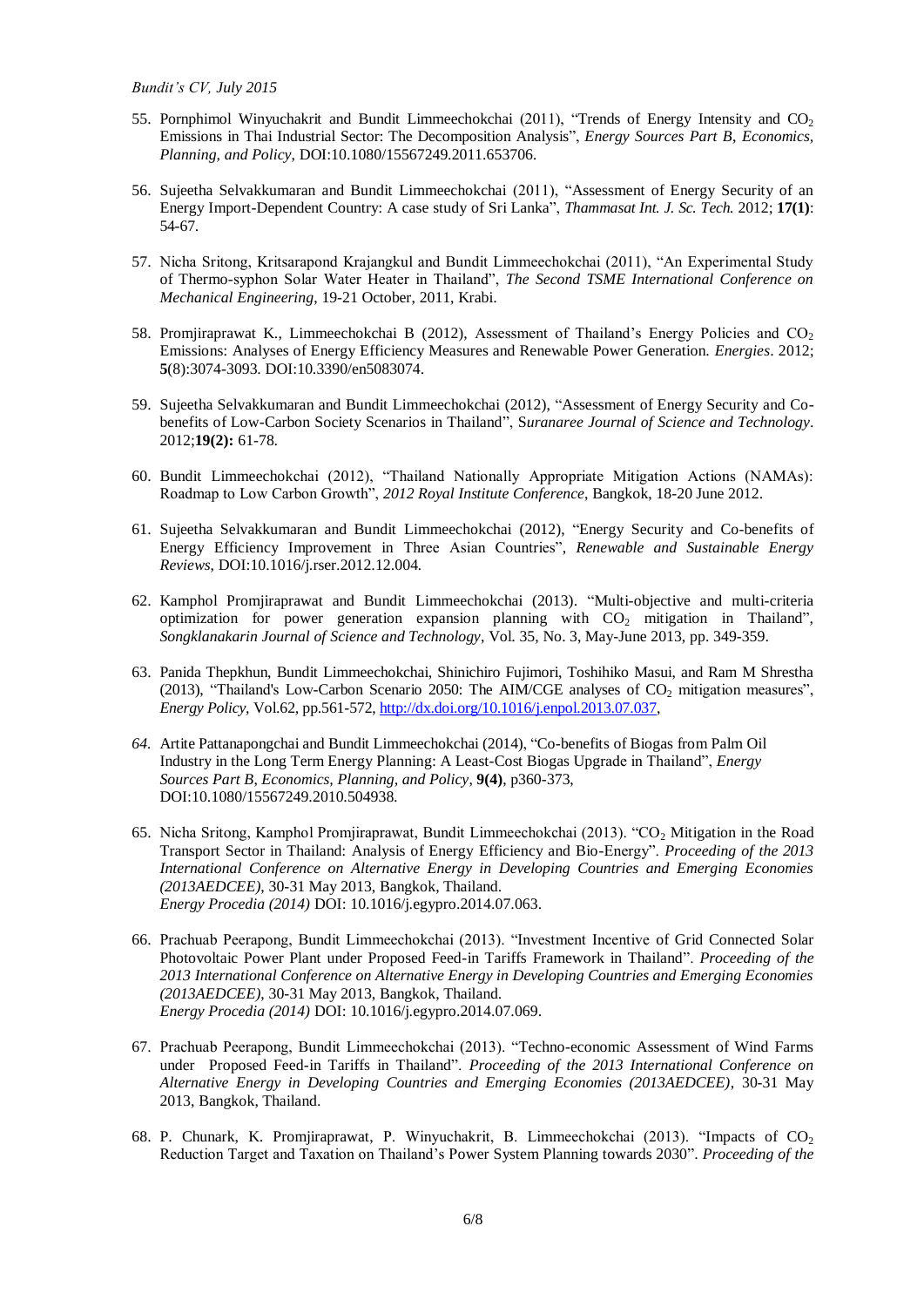*2013 International Conference on Alternative Energy in Developing Countries and Emerging Economies (2013AEDCEE)*, 30-31 May 2013, Bangkok, Thailand. *Energy Procedia (2014)* DOI: 10.1016/j.egypro.2014.07.056.

- 69. P. Chunark, K. Promjiraprawat, P. Winyuchakrit, B. Limmeechokchai, T. Masui, T. Hanaoka, and Y. Matsuok (2013). "Quantitative Analysis of CO<sub>2</sub> Mitigation in Thai Low Carbon Power Sector towards 2050". *Proceeding of the 2013 International Conference on Alternative Energy in Developing Countries and Emerging Economies (2013AEDCEE)*, 30-31 May 2013, Bangkok, Thailand. *Energy Procedia (2014)* DOI: 10.1016/j.egypro.2014.07.057.
- 70. S. Selvakkumaran, B. Limmechokchai, T. Masui, T. Hanaoka and Y. Matsuoka (2013), "An explorative analysis of CO<sub>2</sub> emissions in Thai Industry sector under Low Carbon Scenario towards 2050". *Proceeding of the 2013 International Conference on Alternative Energy in Developing Countries and Emerging Economies (2013AEDCEE)*, 30-31 May 2013, Bangkok, Thailand. *Energy Procedia (2014)* DOI: 10.1016/j.egypro.2014.07.077.
- 71. Sujeetha Selvakkumaran, Bundit Limmeechokchai, Toshihiko Masui, Tatsuya Hanaoka and Yuzuru Matsuoka (2013), "Low Carbon Society Scenario 2050 in Thai Industrial Sector". *Proceedings of ECOS 2013 - The 26th International Conference on Efficiency, Cost, Optimization, Simulation and Environmental Impact of Energy Systems*, July 16-19, 2013, GUILIN, CHINA.
- 72. Nicha Sritong, Kamphol Promjiraprawat, Pornphimol Winyuchakrit, Bundit Limmeechokchai (2013). "Energy Savings and CO<sup>2</sup> Mitigation Strategies in the Road Transport Sector in Thailand". *Proceedings of ECOS 2013 - The 26th International Conference on Efficiency, Cost, Optimization, Simulation and Environmental Impact of Energy Systems*, July 16-19, 2013, GUILIN, CHINA.
- 73. Kamphol Promjiraprawat, Pornphimol Winyuchakrit, Bundit Limmeechokchai, Toshihiko Masui, Tatsuya Hanaoka and Yuzuru Matsuok (2013). "CO<sub>2</sub> Mitigation Potential and Marginal Abatement Costs in Thai Residential and Building Sectors". *Proceedings of ECOS 2013 - The 26th International Conference on Efficiency, Cost, Optimization, Simulation and Environmental Impact of Energy Systems*, July 16-19, 2013, GUILIN, CHINA.
- 74. Sujeetha Selvakkumaran and Bundit Limmeechokchai (2013). "Energy security and co-benefits of energy efficiency improvement in three Asian countries", *Renewable and Sustainable Energy Reviews*, Vol. 20, April 2013, pp. 491-503.
- 75. Suthathip Suanmali and Bundit Limmeechokchai (2013). "The assessment of biofuel utilization policy on the total output and CO<sup>2</sup> emissions in Thailand*", Journal of Engineering, Project, and Production Management*, Vol. 3, No. 2, July 2013, pp. 57-64.
- 76. Nichapat Kongwanarat and Bundit Limmeechokchai (2014). "Sustainable Rural Electrification in Thailand: Analyses of Energy Consumption and CO<sub>2</sub> Emissions". *Proceedings of the International Conference and Utility Exhibition 2014 on Green Energy for Sustainable Development (ICUE 2014)*. 19-21 March 2014, Pattaya, Thailand. IEEE Xplore ISBN: 978-1-4799-2628-2.
- 77. Bundit Limmeechokchai, Pornphimol Winyuchakrit (2014), "Development of Thailand's Nationally Appropriate Mitigation Actions (NAMAs) for Low Carbon Society: Energy security and co-benefit aspects". *Proceedings of the International Conference and Utility Exhibition 2014 on Green Energy for Sustainable Development (ICUE 2014)*. 19-21 March 2014, Pattaya, Thailand. IEEE Xplore ISBN: 978- 1-4799-2628-2.
- 78. Pradeep Jayatilaka, Bundit Limmeechokchai (2014). "Impact of energy poverty alleviation actions on energy demand and CO<sub>2</sub> emission: A case study of Sri Lanka". *Proceedings of the International Conference and Utility Exhibition 2014 on Green Energy for Sustainable Development (ICUE 2014)*. 19-21 March 2014, Pattaya, Thailand. IEEE Xplore ISBN: 978-1-4799-2628-2.
- 79. Sujeetha Selvakkumaran, Bundit Limmeechokchai (2014), "Comparative analyses of low carbon measures in the transport sector: The cases of Thailand and Sri Lanka". *Proceedings of the International Conference and Utility Exhibition 2014 on Green Energy for Sustainable Development (ICUE 2014)*. 19-21 March 2014, Pattaya, Thailand. IEEE Xplore ISBN: 978-1-4799-2628-2.